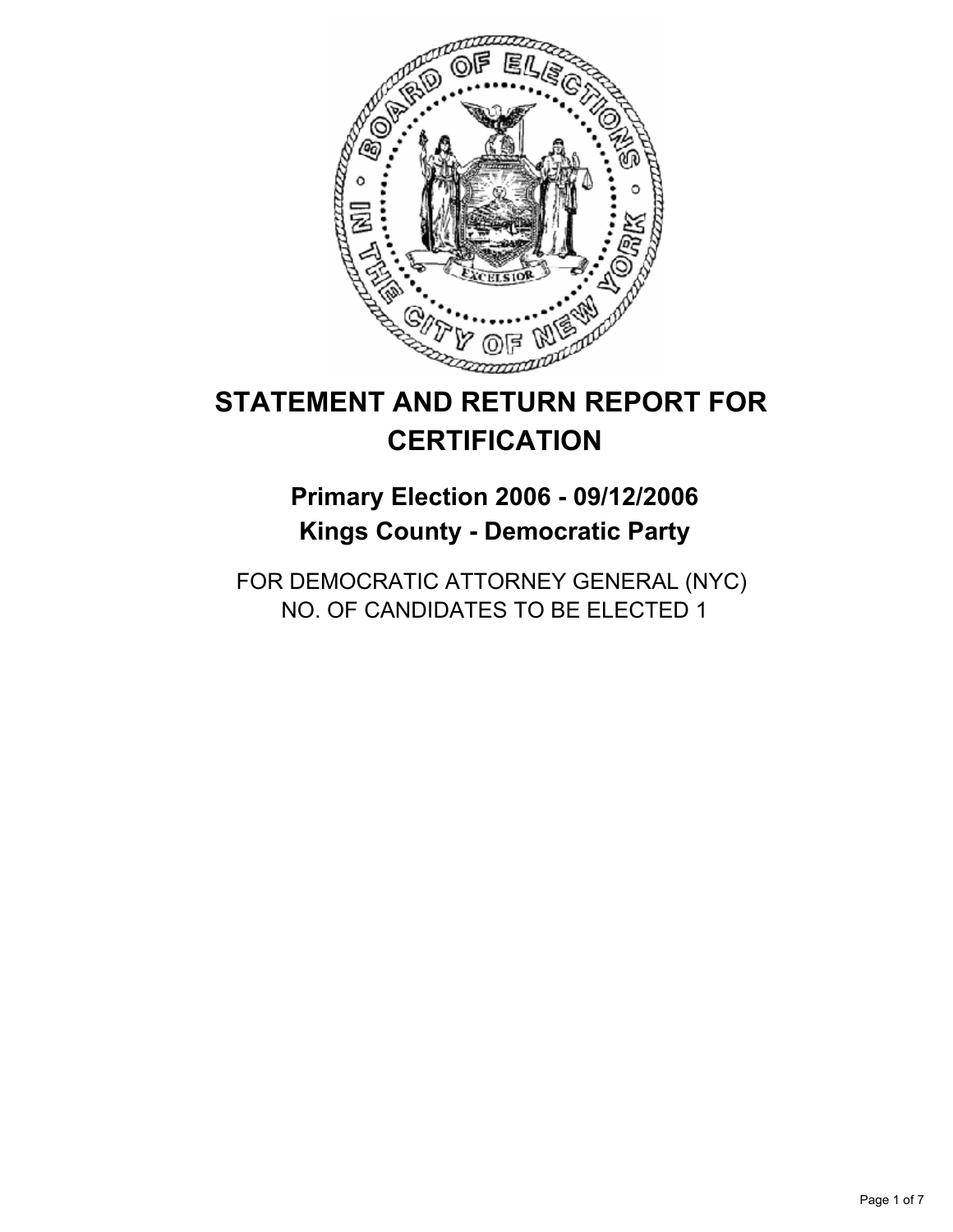

| <b>EMERGENCY</b>            | 20    |
|-----------------------------|-------|
| ABSENTEE/MILITARY           | 87    |
| AFFIDAVIT                   | 98    |
| ANDREW M CUOMO              | 4,483 |
| <b>MARK GREEN</b>           | 2,770 |
| <b>CHARLES G KING</b>       | 596   |
| <b>SEAN PATRICK MALONEY</b> | 324   |
| <b>TOTAL VOTES</b>          | 8,173 |

#### **ASSEMBLY DISTRICT 41**

| <b>EMERGENCY</b>            | 163   |
|-----------------------------|-------|
| ABSENTEE/MILITARY           | 192   |
| AFFIDAVIT                   | 75    |
| ANDREW M CUOMO              | 3,968 |
| <b>MARK GREEN</b>           | 3,069 |
| <b>CHARLES G KING</b>       | 236   |
| <b>SEAN PATRICK MALONEY</b> | 435   |
| CARL PERSON (WRITE-IN)      |       |
| <b>TOTAL VOTES</b>          | 7,709 |

# **ASSEMBLY DISTRICT 42**

| <b>EMERGENCY</b>            | 49    |
|-----------------------------|-------|
| ABSENTEE/MILITARY           | 135   |
| AFFIDAVIT                   | 126   |
| ANDREW M CUOMO              | 4,042 |
| <b>MARK GREEN</b>           | 2,834 |
| <b>CHARLES G KING</b>       | 336   |
| <b>SEAN PATRICK MALONEY</b> | 405   |
| <b>TOTAL VOTES</b>          | 7,617 |

# **ASSEMBLY DISTRICT 43**

| <b>TOTAL VOTES</b>          | 9,040 |
|-----------------------------|-------|
| <b>SEAN PATRICK MALONEY</b> | 489   |
| <b>CHARLES G KING</b>       | 440   |
| <b>MARK GREEN</b>           | 3,107 |
| ANDREW M CUOMO              | 5,004 |
| AFFIDAVIT                   | 142   |
| ABSENTEE/MILITARY           | 198   |
| <b>EMERGENCY</b>            | 66    |

| <b>EMERGENCY</b>            | 118   |
|-----------------------------|-------|
| ABSENTEE/MILITARY           | 207   |
| <b>AFFIDAVIT</b>            | 158   |
| ANDREW M CUOMO              | 3,663 |
| <b>MARK GREEN</b>           | 4,195 |
| <b>CHARLES G KING</b>       | 223   |
| <b>SEAN PATRICK MALONEY</b> | 1,112 |
| MALACHY (WRITE-IN)          |       |
| <b>TOTAL VOTES</b>          | 9,194 |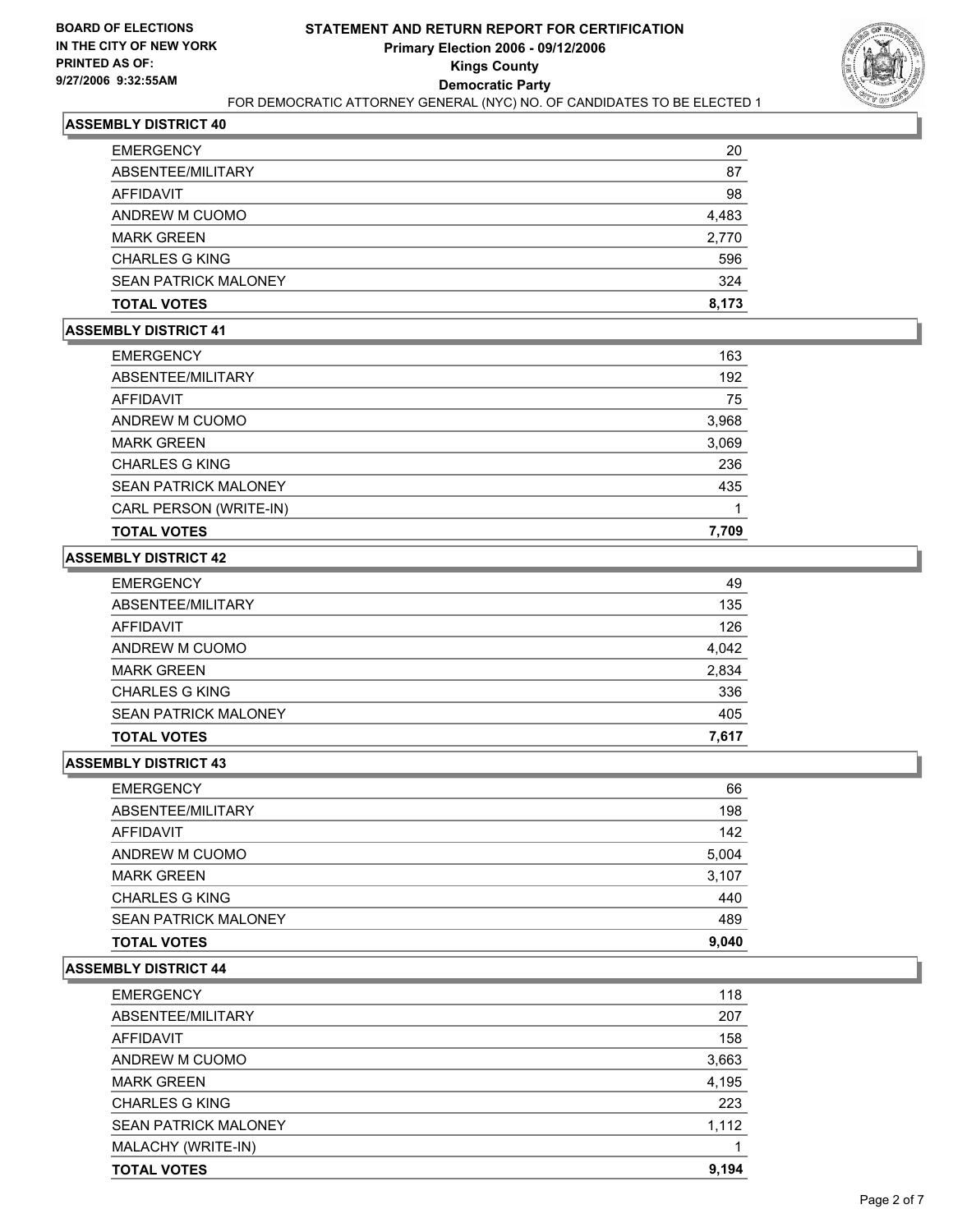

| <b>EMERGENCY</b>            | 35    |
|-----------------------------|-------|
| ABSENTEE/MILITARY           | 198   |
| AFFIDAVIT                   | 34    |
| ANDREW M CUOMO              | 1,944 |
| <b>MARK GREEN</b>           | 2,335 |
| <b>CHARLES G KING</b>       | 116   |
| <b>SEAN PATRICK MALONEY</b> | 333   |
| DAVID CRONCN (WRITE-IN)     |       |
| <b>TOTAL VOTES</b>          | 4.729 |

## **ASSEMBLY DISTRICT 46**

| <b>EMERGENCY</b>            | 21    |
|-----------------------------|-------|
| ABSENTEE/MILITARY           | 224   |
| AFFIDAVIT                   | 88    |
| ANDREW M CUOMO              | 2,738 |
| <b>MARK GREEN</b>           | 2,716 |
| <b>CHARLES G KING</b>       | 221   |
| <b>SEAN PATRICK MALONEY</b> | 434   |
| COLE ETTMAN (WRITE-IN)      |       |
| JEAN BRONGO (WRITE-IN)      |       |
| <b>TOTAL VOTES</b>          | 6,111 |

## **ASSEMBLY DISTRICT 47**

| <b>CHARLES G KING</b><br><b>SEAN PATRICK MALONEY</b> | 101<br>217 |
|------------------------------------------------------|------------|
| <b>MARK GREEN</b>                                    | 1,260      |
| ANDREW M CUOMO                                       | 1,653      |
| AFFIDAVIT                                            | 20         |
| ABSENTEE/MILITARY                                    | 193        |
| <b>EMERGENCY</b>                                     | 5          |

| 12    |
|-------|
| 132   |
| 58    |
| 2,231 |
| 2,576 |
| 120   |
| 346   |
|       |
|       |
| 3     |
| 5,278 |
|       |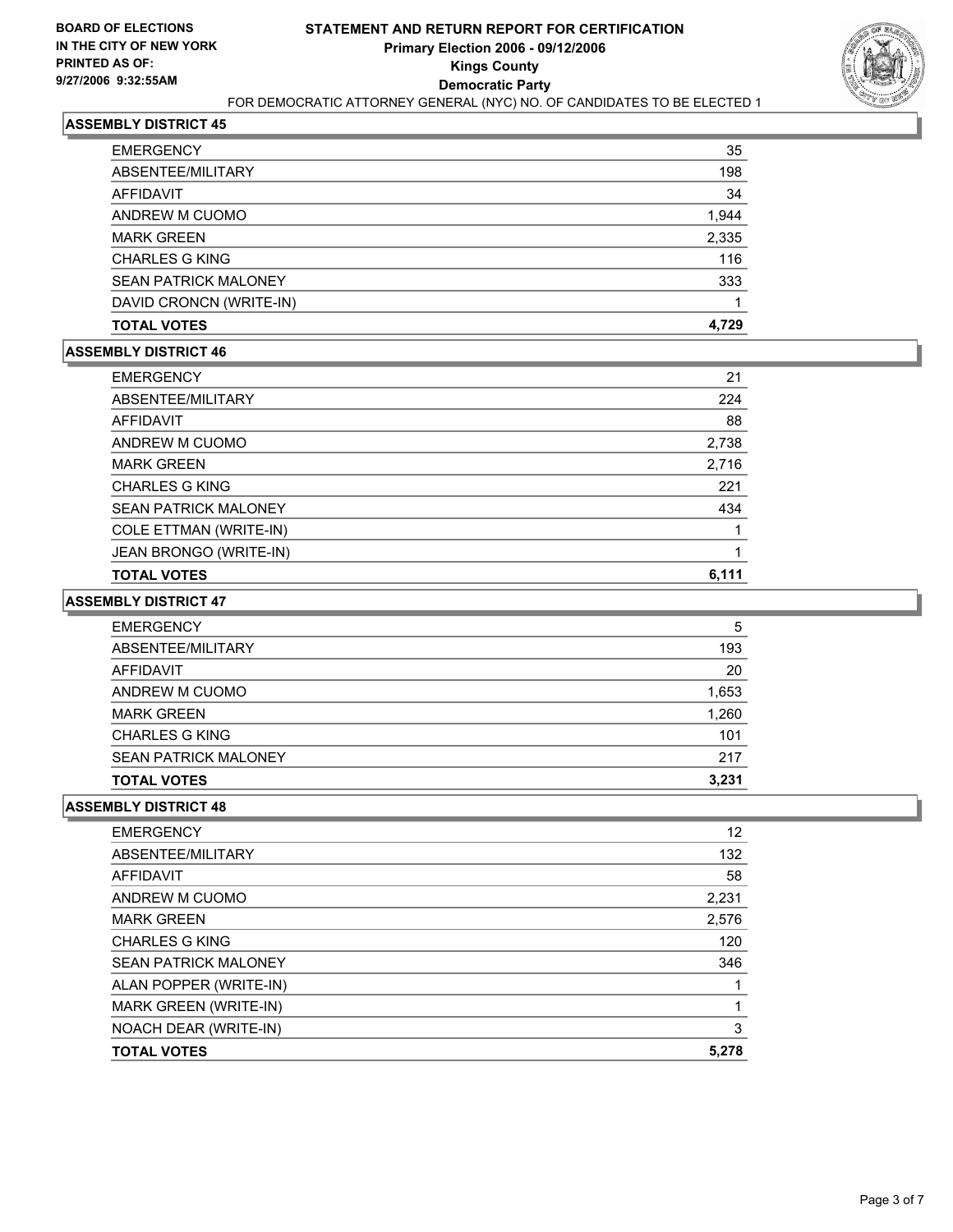

| <b>EMERGENCY</b>            | 21    |
|-----------------------------|-------|
| ABSENTEE/MILITARY           | 97    |
| AFFIDAVIT                   | 16    |
| ANDREW M CUOMO              | 1,240 |
| <b>MARK GREEN</b>           | 786   |
| <b>CHARLES G KING</b>       | 64    |
| <b>SEAN PATRICK MALONEY</b> | 152   |
| NOACH DEAR (WRITE-IN)       |       |
| <b>TOTAL VOTES</b>          | 2,243 |

## **ASSEMBLY DISTRICT 50**

| <b>EMERGENCY</b>            | 163   |
|-----------------------------|-------|
| ABSENTEE/MILITARY           | 93    |
| <b>AFFIDAVIT</b>            | 112   |
| ANDREW M CUOMO              | 3,551 |
| <b>MARK GREEN</b>           | 1,538 |
| <b>CHARLES G KING</b>       | 172   |
| <b>SEAN PATRICK MALONEY</b> | 526   |
| <b>TOTAL VOTES</b>          | 5,787 |

# **ASSEMBLY DISTRICT 51**

| <b>EMERGENCY</b>            | 3     |
|-----------------------------|-------|
| ABSENTEE/MILITARY           | 72    |
| AFFIDAVIT                   | 55    |
| ANDREW M CUOMO              | 1,356 |
| <b>MARK GREEN</b>           | 869   |
| <b>CHARLES G KING</b>       | 150   |
| <b>SEAN PATRICK MALONEY</b> | 344   |
| <b>TOTAL VOTES</b>          | 2,719 |

| <b>EMERGENCY</b>                 | 152    |
|----------------------------------|--------|
| ABSENTEE/MILITARY                | 333    |
| <b>AFFIDAVIT</b>                 | 253    |
| ANDREW M CUOMO                   | 5,726  |
| <b>MARK GREEN</b>                | 6,206  |
| <b>CHARLES G KING</b>            | 289    |
| <b>SEAN PATRICK MALONEY</b>      | 2,150  |
| ANDERW CUMO (WRITE-IN)           |        |
| CHARISMA MILLER (WRITE-IN)       |        |
| CHARLES BARRON (WRITE-IN)        |        |
| DAVID BLOOMFIELD (WRITE-IN)      |        |
| DENISE O'DONNELL (WRITE-IN)      |        |
| <b>GEORGE W. BUSH (WRITE-IN)</b> |        |
| RONALD KUBY (WRITE-IN)           |        |
| VICKY VOSSEN (WRITE-IN)          |        |
| <b>TOTAL VOTES</b>               | 14.379 |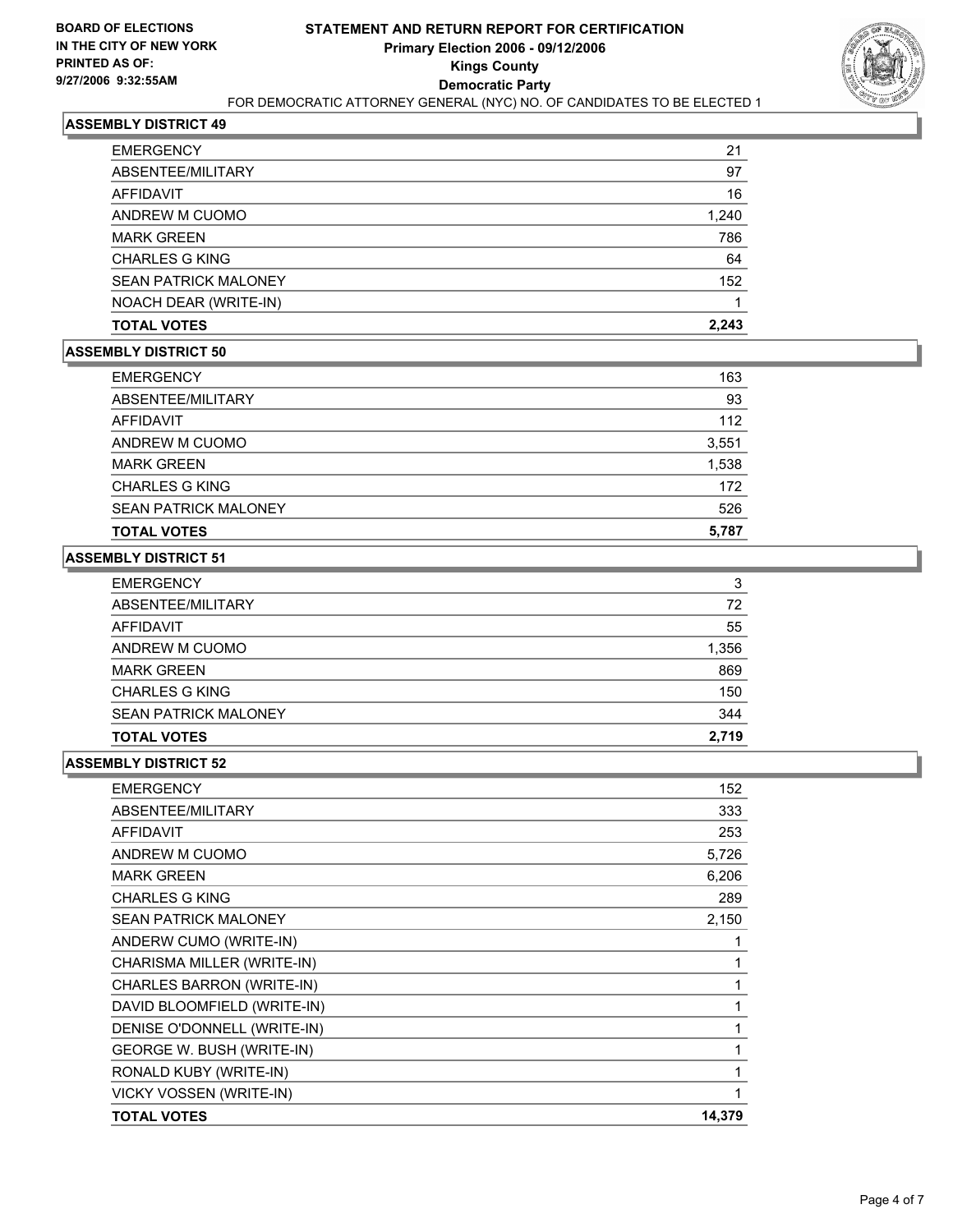

| <b>EMERGENCY</b>            | 48    |
|-----------------------------|-------|
| ABSENTEE/MILITARY           | 68    |
| AFFIDAVIT                   | 47    |
| ANDREW M CUOMO              | 2,755 |
| <b>MARK GREEN</b>           | 1,219 |
| <b>CHARLES G KING</b>       | 246   |
| <b>SEAN PATRICK MALONEY</b> | 514   |
| <b>TOTAL VOTES</b>          | 4,734 |

#### **ASSEMBLY DISTRICT 54**

| 35    |
|-------|
| 45    |
| 59    |
| 2,080 |
| 1,168 |
| 267   |
| 346   |
| 3,861 |
|       |

# **ASSEMBLY DISTRICT 55**

| <b>EMERGENCY</b>            | 37    |
|-----------------------------|-------|
| ABSENTEE/MILITARY           | 84    |
| AFFIDAVIT                   | 166   |
| ANDREW M CUOMO              | 3,378 |
| <b>MARK GREEN</b>           | 2,110 |
| <b>CHARLES G KING</b>       | 465   |
| <b>SEAN PATRICK MALONEY</b> | 517   |
| <b>TOTAL VOTES</b>          | 6,470 |

## **ASSEMBLY DISTRICT 56**

| <b>EMERGENCY</b>            | 41    |
|-----------------------------|-------|
| ABSENTEE/MILITARY           | 124   |
| AFFIDAVIT                   | 162   |
| ANDREW M CUOMO              | 3,766 |
| <b>MARK GREEN</b>           | 2,713 |
| <b>CHARLES G KING</b>       | 533   |
| <b>SEAN PATRICK MALONEY</b> | 550   |
| <b>TOTAL VOTES</b>          | 7,562 |
|                             |       |

| <b>EMERGENCY</b>            | 467    |
|-----------------------------|--------|
| ABSENTEE/MILITARY           | 194    |
| AFFIDAVIT                   | 208    |
| ANDREW M CUOMO              | 4,996  |
| <b>MARK GREEN</b>           | 4,322  |
| <b>CHARLES G KING</b>       | 427    |
| <b>SEAN PATRICK MALONEY</b> | 1,104  |
| JENNIFER LEVY (WRITE-IN)    |        |
| <b>TOTAL VOTES</b>          | 10,850 |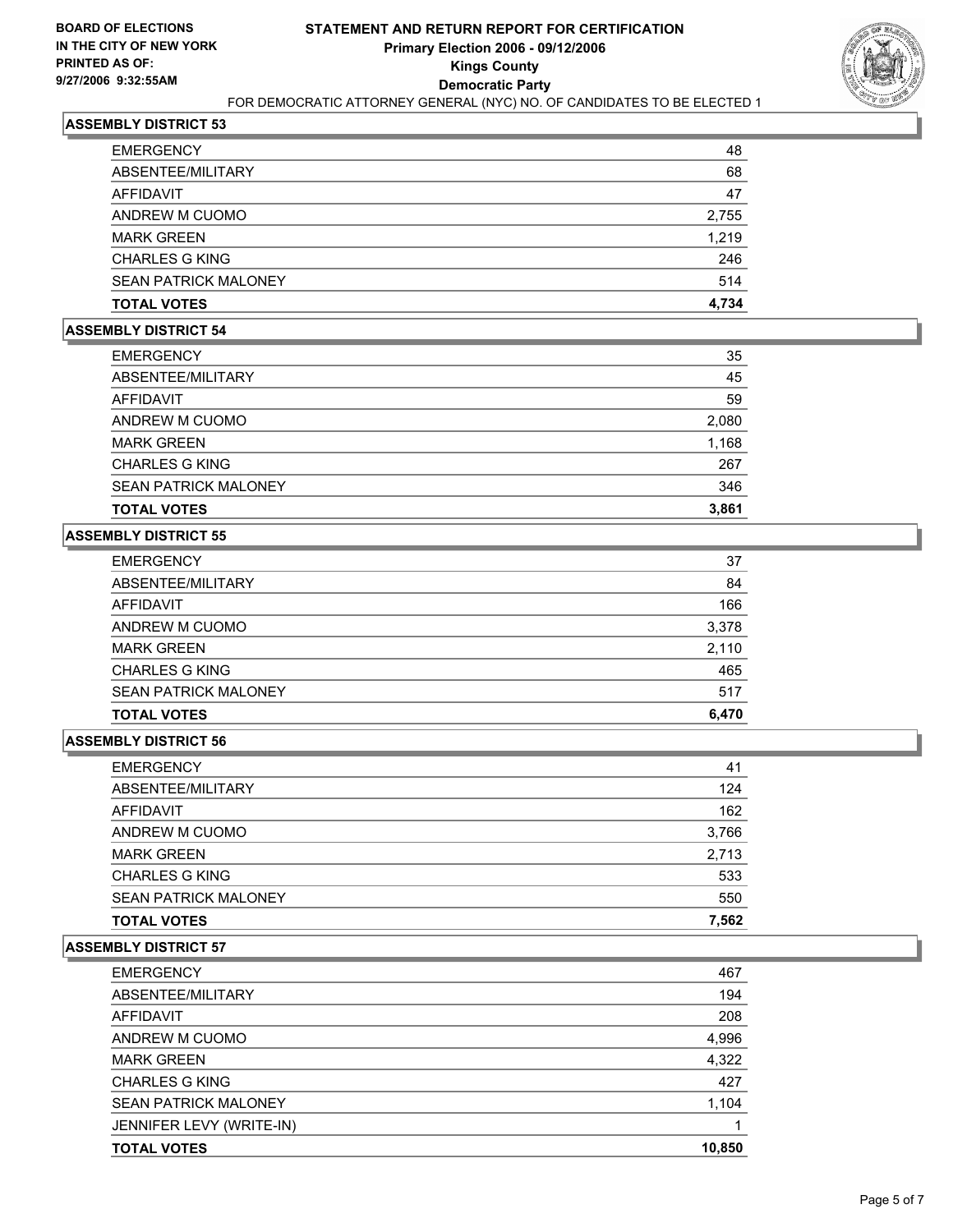

| <b>TOTAL VOTES</b>          | 8,479 |
|-----------------------------|-------|
| <b>SEAN PATRICK MALONEY</b> | 522   |
| <b>CHARLES G KING</b>       | 387   |
| <b>MARK GREEN</b>           | 2,395 |
| ANDREW M CUOMO              | 5,175 |
| AFFIDAVIT                   | 111   |
| ABSENTEE/MILITARY           | 219   |
| EMERGENCY                   | 108   |

## **ASSEMBLY DISTRICT 59**

| <b>TOTAL VOTES</b>          | 6,262 |
|-----------------------------|-------|
| <b>SEAN PATRICK MALONEY</b> | 480   |
| <b>CHARLES G KING</b>       | 161   |
| <b>MARK GREEN</b>           | 2,217 |
| ANDREW M CUOMO              | 3,404 |
| AFFIDAVIT                   | 83    |
| ABSENTEE/MILITARY           | 150   |
| <b>EMERGENCY</b>            | 62    |

| 34    |
|-------|
| 44    |
| 13    |
| 772   |
| 644   |
| 35    |
| 207   |
| 2     |
| 1,660 |
|       |